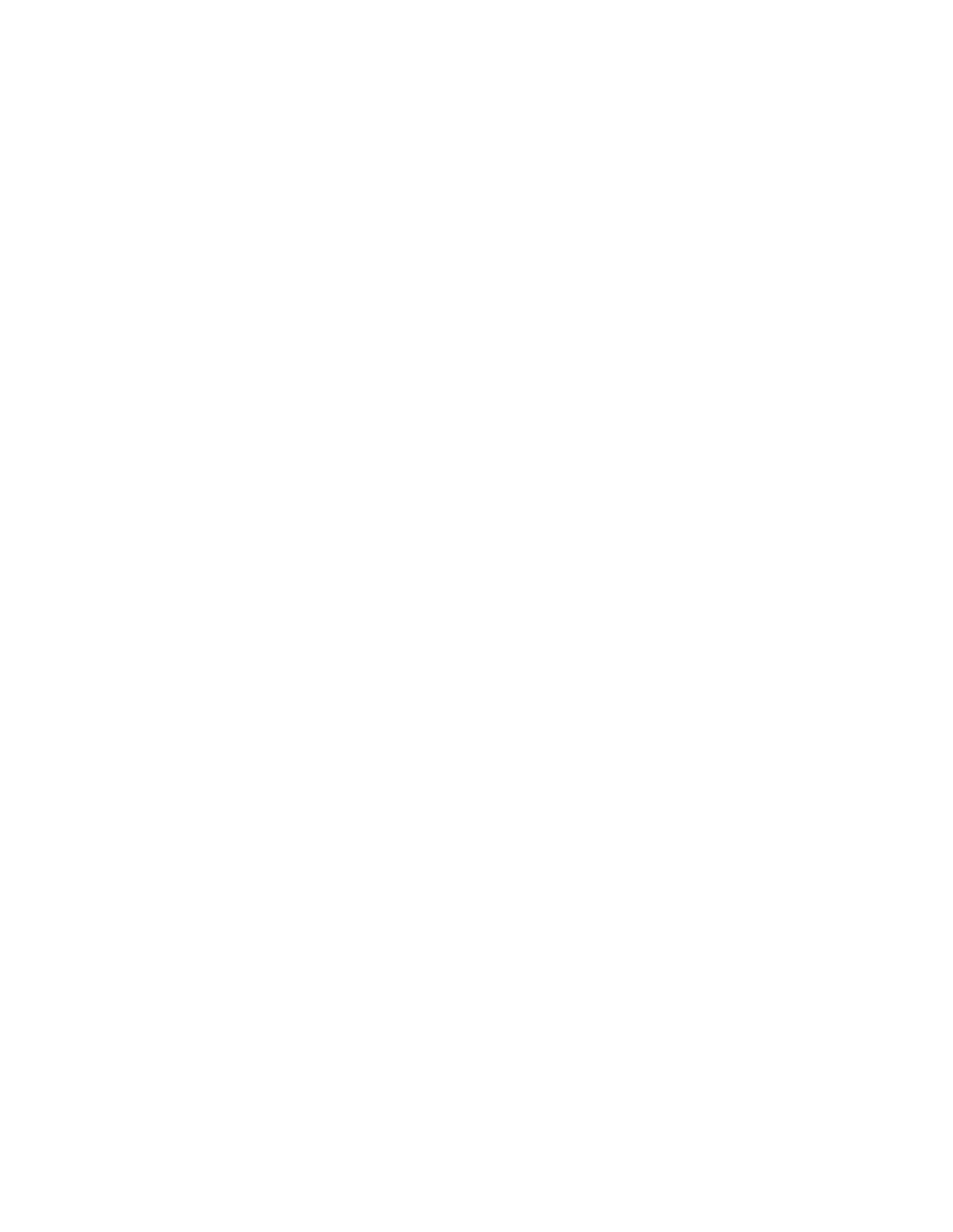## **CONTENTS**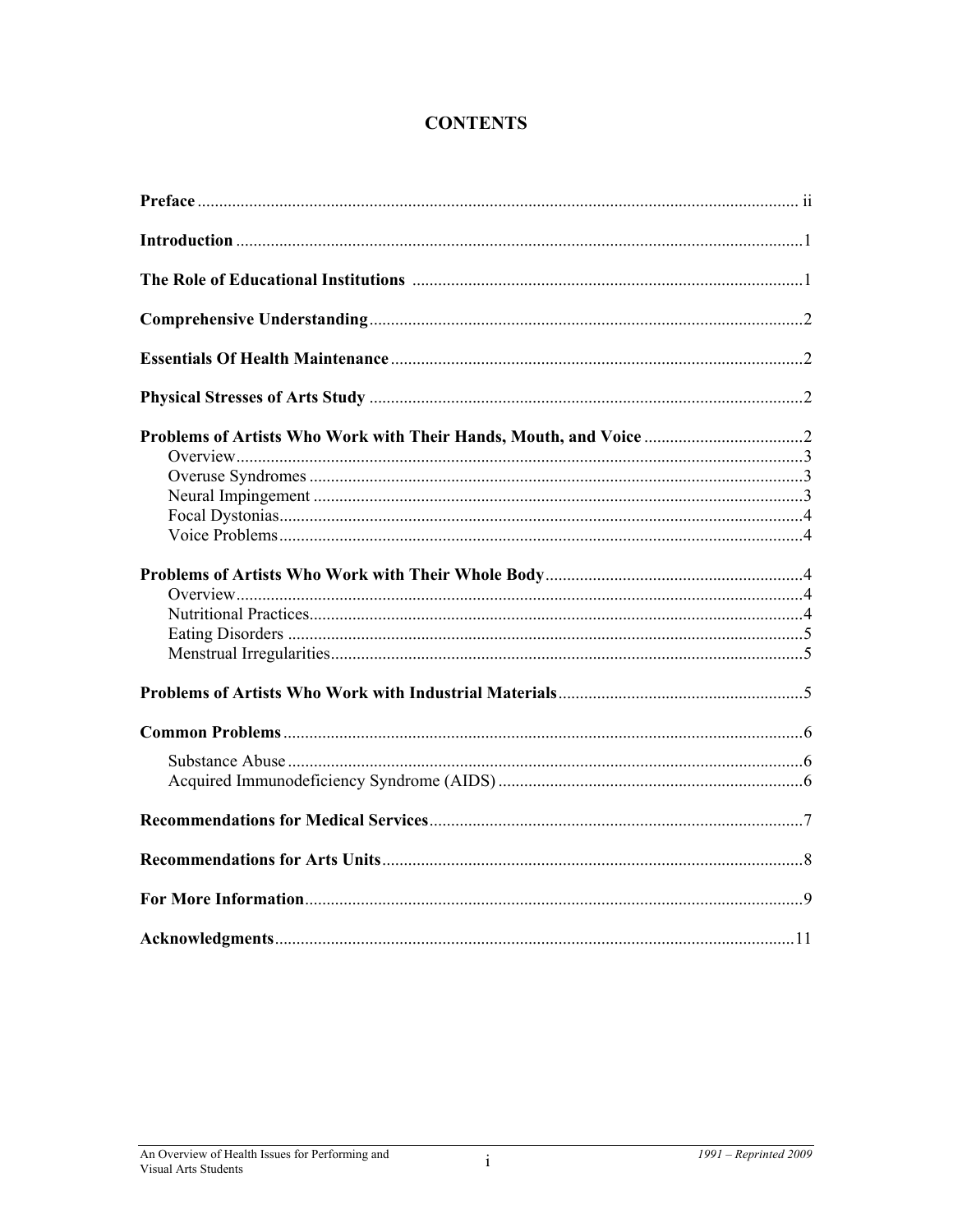# **PREFACE**

The Council of Arts Accrediting Associations is a joint, *ad hoc* effort of the National Association of Schools of Art and Design, the National Association of Schools of Dance, the National Association of Schools of Music, and the National Association of Schools of Theatre. The Council works with matters of general concern to the arts community in higher education, with particular focus on the issues and policies affecting instructional quality and accreditation.

The term "unit" as used in this document indicates an entire art/design, dance, music, or theatre educational program of an institution. Thus, in specific cases, "unit" refers to freestanding institutions; in other cases, it refers to departments or schools that are part of larger institutions.

*Please note: The purpose of this paper is to organize ideas and encourage thought, not to establish accreditation standards or inflexible positions. The ideas and suggestions presented herein represent the best information and analysis available at the time of completion. Recommendations should be used as the basis for planning only after careful consideration has been given to current and prospective local conditions.* 

**Further information about CAAA or its component associations may be obtained by contacting:** 

> **NATIONAL OFFICE FOR ARTS ACCREDITATION 11250 Roger Bacon Drive, Suite 21 Reston, Virginia 20190**

**Telephone: 703-437-0700** — **Facsimile: 703-437-6312 E-mail: info@arts-accredit.org http://www.arts-accredit.org**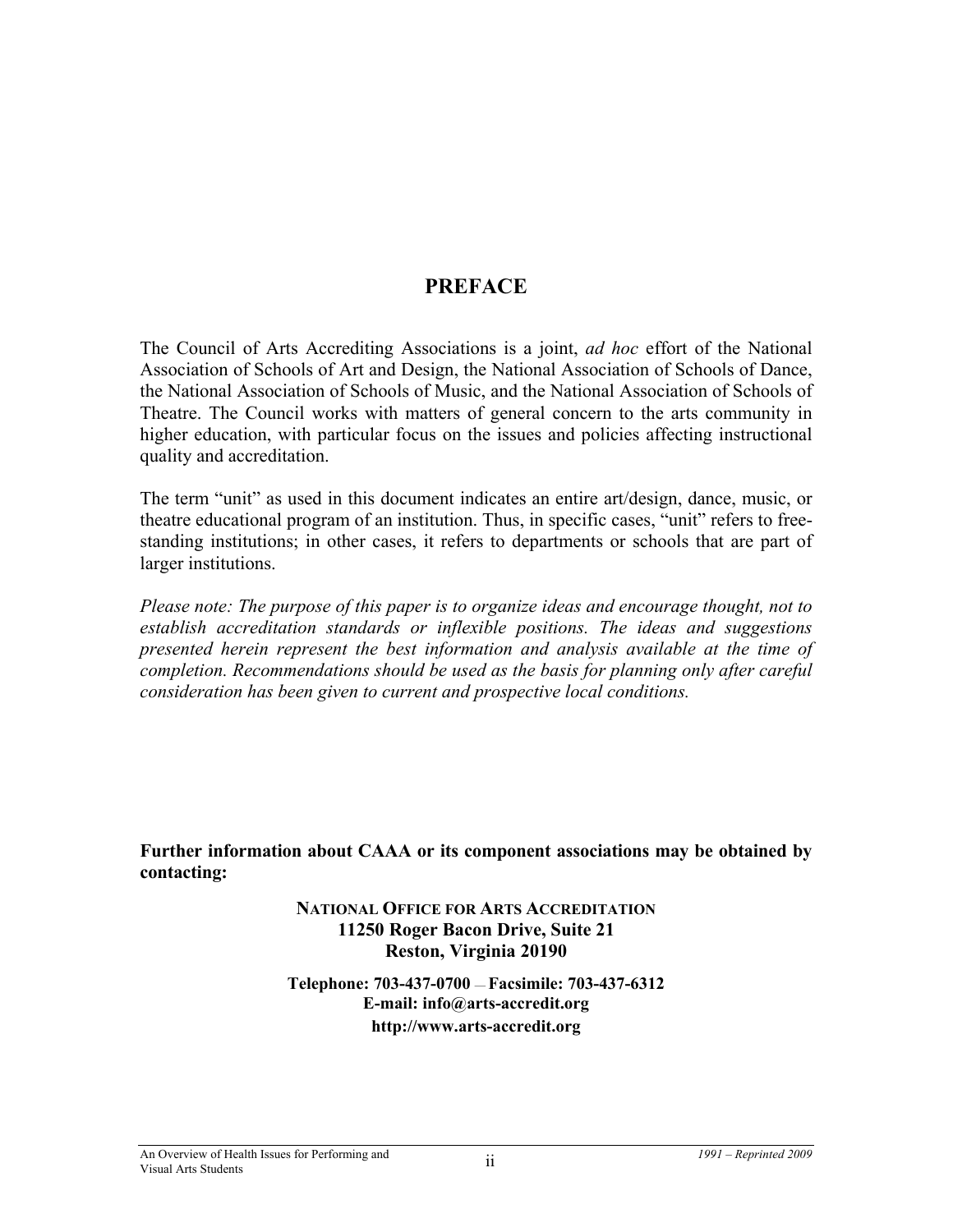# **An Overview of Health Issues for Performing and Visual Arts Students**

#### **Introduction**

Health is increasingly regarded as a serious issue in the arts community. Concerns about incurable diseases and professionally related injuries have brought health issues into new focus. General health is receiving higher levels of attention along with specific diseases and conditions. Preventive maintenance toward long-term personal well-being is a more widely understood and accepted goal. Prevention and treatment are in a new relationship.

These conditions are a current manifestation of historic connections between the arts and medicine. Apollo the Physician, referred to in early versions of the Hippocratic Oath, was an accomplished musician. Shamans, who were perhaps the earliest health care providers, continue to use music and dance as the cornerstone of their therapy. In modern times, therapies based on the arts disciplines have developed a wide range of professional services. Many medical schools are now devoting significant research efforts to understanding the processes of creativity and perception, as well as enriching medical education through the arts. Artists have always had medical problems, and these have been attended to by practitioners using a wide variety of diagnostic and therapeutic techniques. There are now at least 17 specialized centers in the United States that focus on performing arts medicine. Nevertheless, there has been a perception by artists that their health care needs have not been well met. There is much more to be done, both in treatment and prevention.

## **The Role of Educational Institutions**

Educational institutions in general, and arts units in particular, have a powerful impact on the development of personal values about life as an arts professional. Counseling, role modeling, and the artistic/intellectual atmosphere all play a part.

Adolescence, which includes the college years, is a critical period for the formation of health behaviors and attitudes. It is therefore a critical opportunity for health intervention and education. Stress, depression, nervousness, and health worries, which may manifest themselves as medical concerns, social problems, and psychological issues, are recurrent themes emerging from most studies of adolescents' perception of their own health.

Administrators and teachers in arts units cannot and must not attempt to serve as health professionals, but they can maintain basic understanding of health maintenance issues sufficient to inform their work as teachers and mentors.

Arts units are encouraged to develop means of working with health maintenance issues through direct education, counseling, and referral services. This Briefing Paper addresses the substantive aspects of this recommendation. It reviews timely and relevant health care needs and issues for performing and visual arts students. It makes specific recommendations regarding comprehensive medical services and gives practical suggestions for ways that performing arts faculties can facilitate better overall health for their students.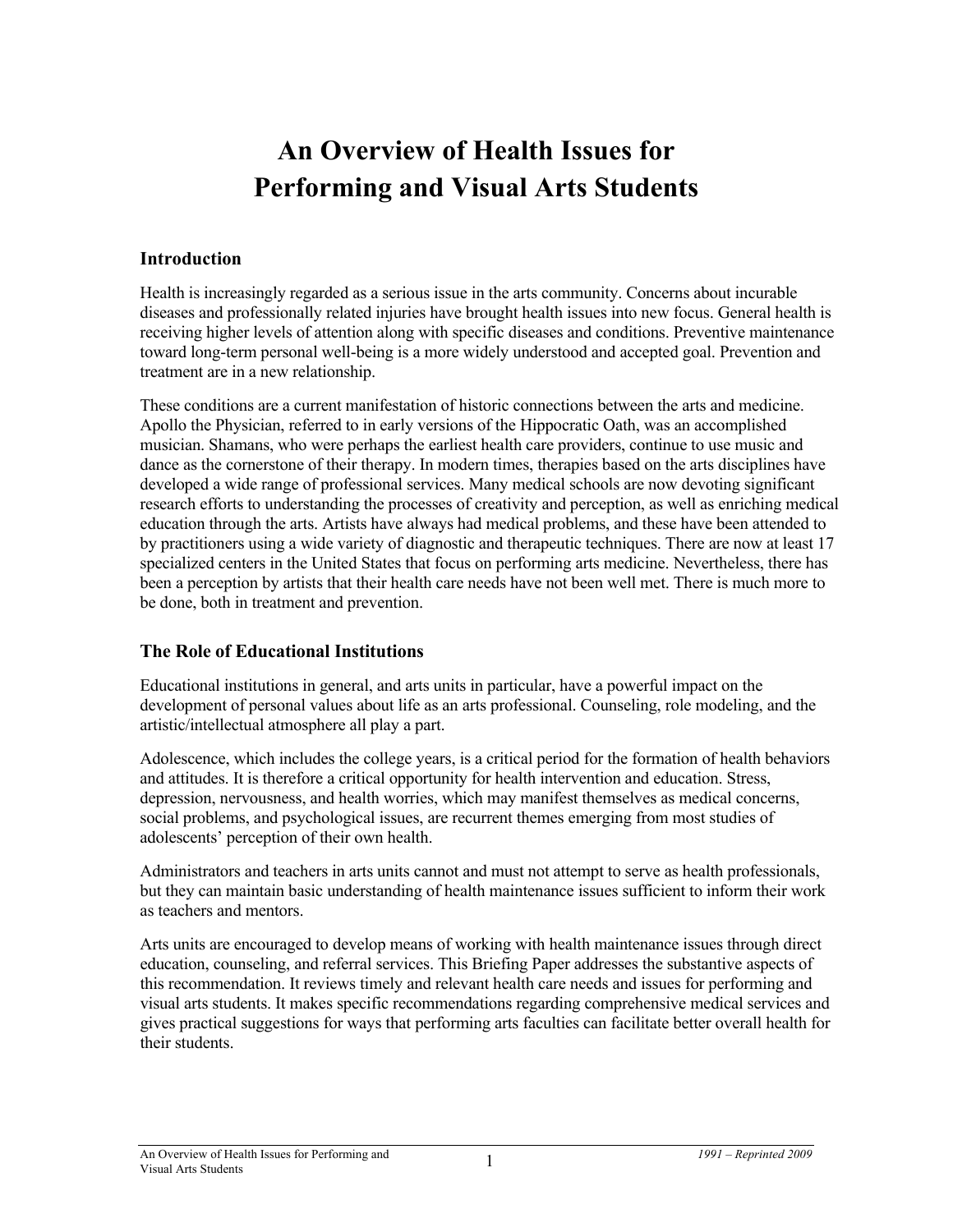## **Comprehensive Understanding**

The following text discusses medical issues for performing and visual arts students in general and by disciplines. While these breakdowns are useful, each administrator and faculty member should be generally familiar with the entire range of issues presented here. For example, toxic materials covered under the visual arts section are of concern in stage design for theatre, opera, and dance. Muscle problems of the hand may develop in musicians, writers, and studio artists. Perhaps most important is to know that such medical problems exist and that help is available.

## **Essentials of Health Maintenance**

The goals of preventive health maintenance, or wellness, are as follows: (1) to institute preventive health measures by directing attention to biologic and psychosocial high-risk issues and by counseling students, faculty, and parents about them; (2) to educate students and faculty about preventive health, and thus instill good health behavior patterns while preparing students to be effective health care consumers; (3) to identify and treat physical health problems early; and (4) to identify and treat psychosocial problems early.

Given the complexity of health issues facing performing and visual arts students, and young adults in general, an approach to wellness such as this will undoubtedly raise many controversial issues. Confidentiality must be maintained, and the individual's right to determine the nature of his or her own health care respected. Faculty should establish policies and procedures for handling sensitive health issues in a confidential manner. At the same time, they must recognize their role in helping students understand the issues and obtain necessary health care.

## **Physical Stresses and Arts Study**

Significant physical stresses are placed upon arts students, which place them at increased risk for injury. Dancers and theatre performers may be considered athletes, given the physical requirements, intensive training, and environmental demands placed upon them. Just as an inadequately managed or rehabilitated injury affects athletic performance, so it affects artistic performance. For example, the neuromuscular complexity associated with high-level musicianship renders the instrumentalist susceptible to a variety of disabling problems: small errors in the biomechanics of the arm or hand due to pain, joint stiffness, muscle weakness, altered sensation, or any other abnormality may have disastrous effects on rhythm and pitch. Performance anxiety, physical or emotional stress, poor nutrition, poor general health, and the effects of drugs, alcohol, and toxic materials may profoundly influence an arts student. Given these conditions, the provision of high-quality comprehensive medical care to performing and visual arts students is a necessity.

Studies show that university performing arts students appear to see physicians frequently, most do receive a "yearly checkup," and they make more physician visits per year than other adolescents the same age. Despite this regular medical care, many of their medical needs are unmet, with 15% having ongoing concerns about their health, and a significant number being unassisted with a current problem related to a previous injury. In addition, many desire help with depression, fatigue, nervousness, weight control, bone or joint pain, headache, and acne. Unfortunately, 37% of these students have no regular source of medical care. Eleven percent have not seen a physician in the past year. These figures, extrapolated to students of all the arts disciplines, demonstrate the wisdom of thoughtful, appropriate involvement by administrators and faculties of arts units.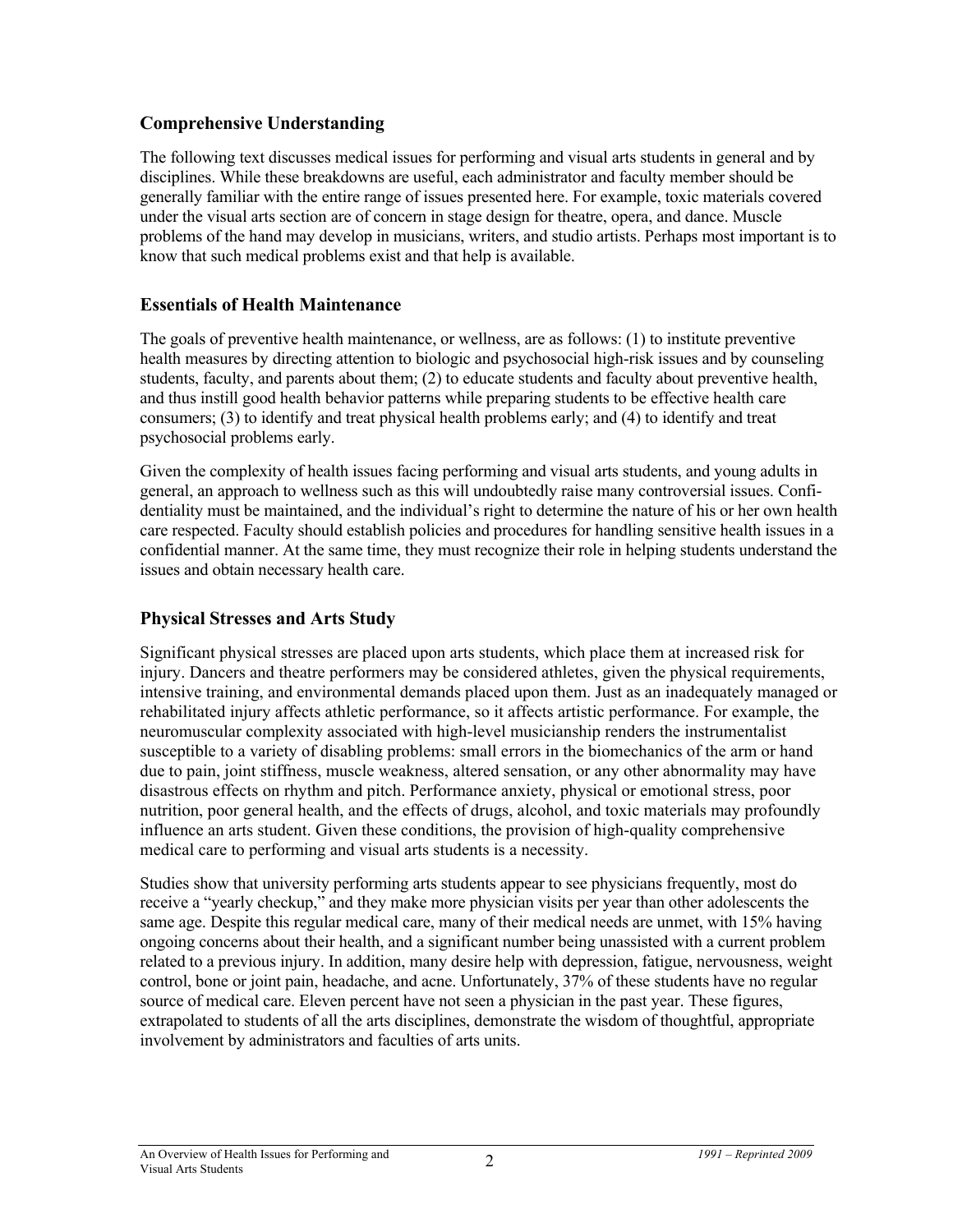#### **Problems of Artists Who Work with Their Hands, Mouth, and Voice**  *Emphasis: Music, Art/Design, Theatre*

**Overview.** Many arts disciplines involve constant, intensive work with a particular part of the body. The possibilities for medical problems are compounded in these circumstances. Since intensive music study often begins earlier than work in the visual arts and theatre, studies related to these problems are often focused on music. However, the findings and principles involved are applicable to the visual arts and to theatre as well.

In a 1987 survey of members of the International Conference of Symphony and Opera Musicians (ICSOM), 76% reported having at least one medical problem severe enough to affect performance, and 36% reported four severe problems. When members of eight orchestras were interviewed and examined, 64% had painful overuse syndromes. The prevalence ranged from 75% among strings players to 32% among percussionists. Keyboard players were also at high risk. The reasons for instrument-specific variations in prevalence are complex. However, the total daily playing time, instrument size and weight, playing position, differences in the distribution of men and women in various orchestra sections, technical demands of the music, and personal drive all contribute. Student musicians also experience painful overuse syndromes at rates that have been reported to range between 9% and 49%. Approximately 5% to 11% of music majors at one university music school developed hand problems each year during a four-year period. The incidence of hand problems in women was about twice as high as that in men.

Medical injuries related to musical performance are becoming increasingly visible. They are likely to have implications during the early phases of musical training. Many musicians indicate that tolerating pain is acceptable in their attempts to overcome technical problems. The high incidence of medical problems and musicians' tolerance of these problems suggest that changes are needed in the teaching of music with more emphasis on physical conditioning and preventive measures.

**Overuse Syndromes.** The majority of patients suffer from overuse syndromes: symptom complexes defined as injuries caused by the cumulative effects on tissues of repetitive physical stress that exceeds physiologic limits. Women are more commonly affected than men. Immediately before the syndrome develops, increases in practice or work time, in the technical difficulties of the repertoire or equipment use, or in the levels of psychological stress are common. Use of new instruments or equipment, previous injury, or excessive joint mobility may be contributing factors.

Each instrument or piece of equipment has its own unique size and shape and utilization requirements that lead to overuse injuries. Because problems are exacerbated or frequently evident only while the musician or the artist/designer is working, they should be examined during and immediately after working.

Common locations for overuse syndromes include the fingers, wrist, elbow, shoulder, neck, and low back. Common symptoms include pain, weakness, and loss of fine motor control. Overuse syndromes can affect bones, ligaments, bursae, tendons and muscle, and can become serious problems if not appropriately treated.

**Neural Impingement.** Nerve entrapment may occur when a nerve passes between rigid structures such as bone, ligament, tendon, or muscle, or close to the body surface. Pain (which may be aching in nature and poorly localized), loss of strength, and sensory abnormalities are common symptoms of nerve entrapment. These symptoms may occur only while working. Constant motion, hypertrophy of muscle and inflammation of muscle and tendons can cause pressure on adjacent nerves. Common sites of involvement include the wrist (carpal tunnel), forearm, elbow, shoulder, and neck. Position-dependent pain associated with motor or sensory symptoms should raise suspicion.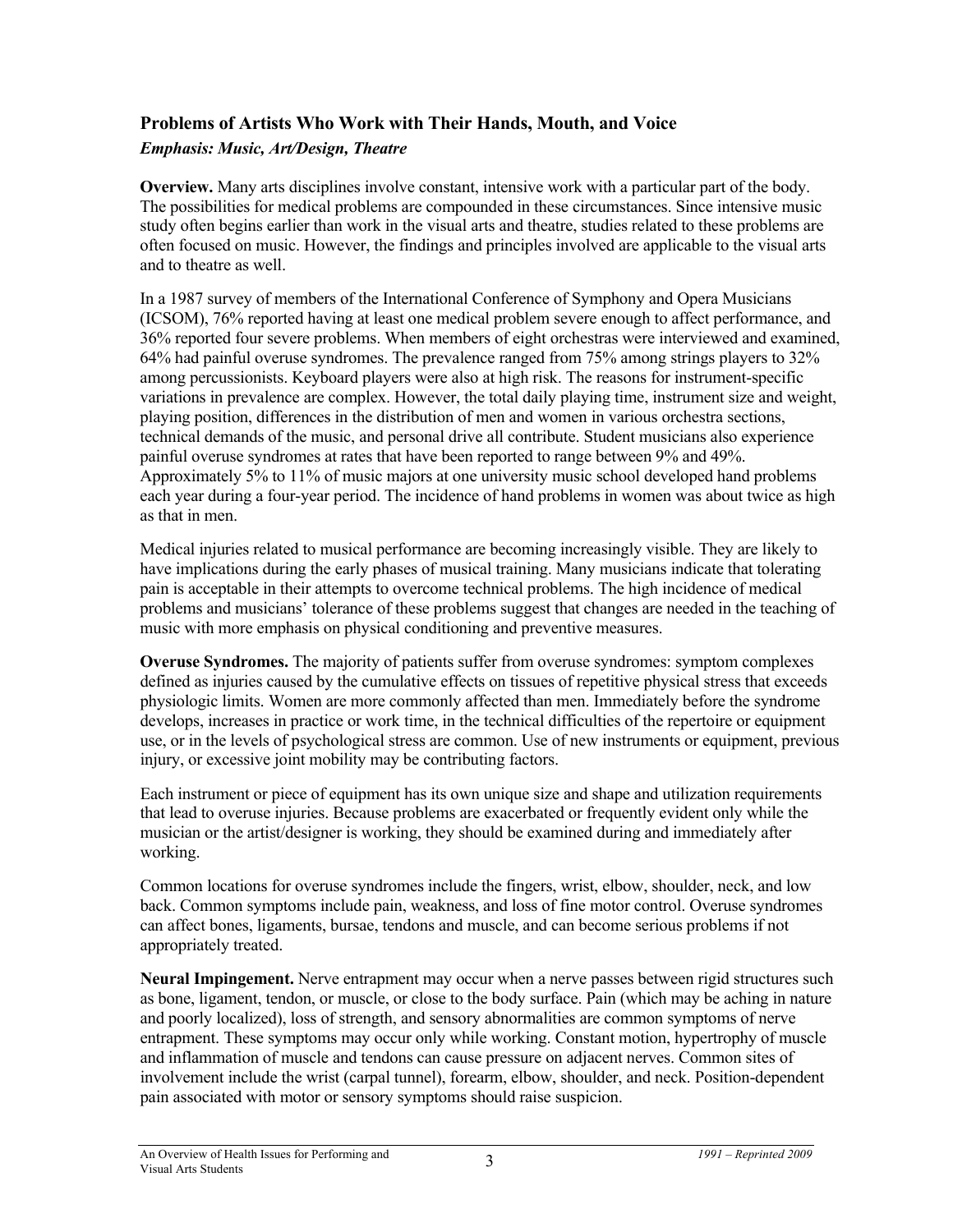**Focal Dystonias.** Artists who work with their hands may be unusually susceptible to the development of focal dystonias, which are manifest as abnormalities of muscle control. Writer's cramp is a familiar form of this disorder. As many as 14% of musicians with medical problems suffer from focal dystonias. The presentation is characteristic: incoordination while playing, frequently accompanied by involuntary curling or extension of fingers during rapid forceful movements. Facial muscles may be involved with loss of embouchure or air seal. There are no associated sensory symptoms.

**Voice problems.** Musicians and actors are at risk for many disabling ailments. These include vocal abuse in singing or speech; vocal cord nodules, polyps, cysts, or swelling; and infectious or allergic laryngitis. In addition, the human voice is particularly sensitive to endocrinologic changes, systemic illnesses such as anemia or mononucleosis, and any inhaled or ingested substance. Symptoms of hoarseness, breathiness, loss of range, vocal fatigue, chronic cough, frequent throat-clearing or unusual sensations in the throat should be evaluated.

#### **Problems of Artists Who Work with Their Whole Body**  *Emphasis: Dancers and Theatre Performers*

**Overview.** Dancers and theatre performers are at high risk for a number of medical problems. Their difficulties with numerous orthopedic injuries have been well reported. Injuries in dancers are caused, in large part, by unphysiologic demands placed upon the body. Some studies suggest overall injury rates for ballet dancers and students that are similar to those of collegiate athletes. Acute and chronic bony injuries consisting of stress and nonstress fractures in the lower extremities and feet, and degenerative arthritis of multiple joints have been reported in classical ballet dancers. However, most injuries suffered by these performers are to muscle, tendon, or ligament, with actual fractures being rare. The most common sites of injury include the back, hip, knee, ankle, and foot. In one study, collegiate dancers and theatre performers averaged 1.2 injuries per student per year. Overall, 75% had sustained an injury at some time, and 12% sustained injuries at least monthly. Twenty-one percent had suffered four or more injuries in the past year. A significant number of injuries sustained by these students are not evaluated by a physician and do not receive supervised rehabilitation.

The large majority of injuries sustained by dancers and musical theatre students occur during class or rehearsal. In addition, approximately 24% of injured students miss one week or more of class because of the injury. Approximately one-third of dance and musical theatre students have reported exercising at least weekly while in pain, and one quarter desire help with chronic bone or joint pain. Some of the aspects of athletic training, such as increased emphasis on conditioning, strength, and flexibility, may need to be applied to performing arts students. In addition, dancers need better access to orthopedists, sports medicine specialists, and athletic training facilities.

**Nutritional Practices.** Studies on the nutritional habits of female ballet dancers indicate that, in general, they ingest food of low energy and nutritional density; they do not seem to know much about basic nutrition; and a significant degree of food faddism exists. Adolescent ballet students are more likely than non-athletic students to be underweight, to have distorted body image, and to engage in binge eating. Nutritional practices among these dancers include frequent use of fasting, binge eating, and selective food restriction. Many consume significantly fewer calories than recommended. In one study, 29% of female university dancers consumed less than two-thirds of the Recommended Dietary Allowance (RDA) for energy. Twenty-four percent consumed less than two-thirds of the RDA for three or more nutrients.

Performing arts students in general may be at significant risk for nutrient deficiency, and would benefit from basic nutrition education to provide a background for knowledgeable food choices and the application of necessary practices to affect behavior.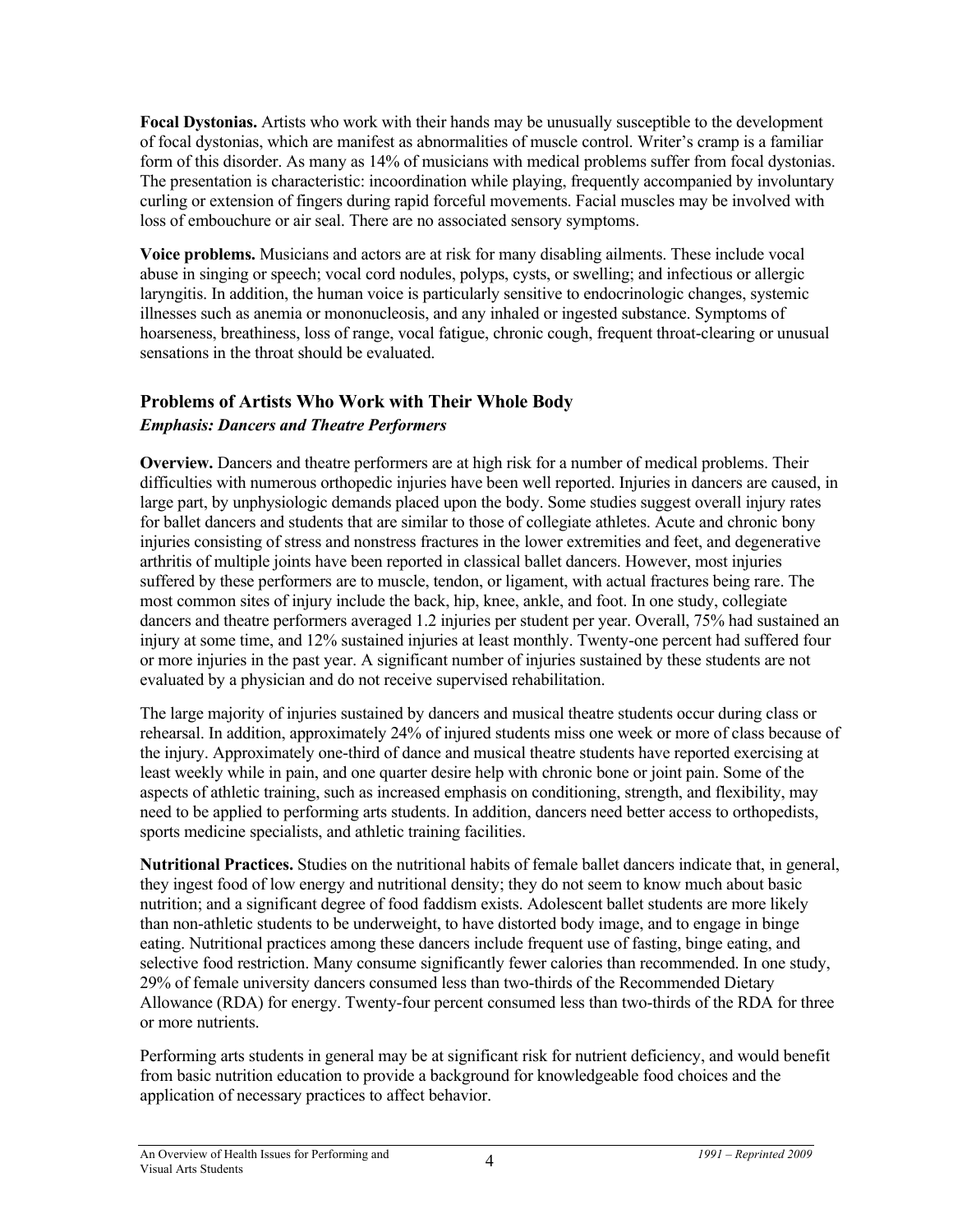**Eating Disorders.** Distinguishing between normal dieting and anorexia nervosa is especially crucial for physicians, dance and theatre instructors, choreographers, administrators, and actors and dancers themselves. Dancers and actors are weight conscious, and most have dieted to control their weight. Some utilize stimulants or laxatives and even vomit to keep trim. Anorexia nervosa has been reported to occur in up to 6.5% of students in professional dance schools. Anorexia nervosa may be more common in national rather than regional ballet companies, suggesting that it is related to the level of competition. The incidence of bulimia is hard to derive, but may be as high as 15%. It remains unclear whether performing arts students with features of eating disorders actually have the same underlying psychological issues as those which are seen in eating-disordered patients. Nonetheless, performing arts students are at high risk for eating disorders and should be monitored closely.

Important warning signs of anorexia nervosa include: drastic loss in weight; preoccupation with food, calories, and weight; wearing baggy or layered clothing; relentless or excessive exercise; mood swings; and avoiding food-related social activities. Similarly, warning signs of bulimia include: noticeable weight loss or gain; excessive concern about weight; bathroom visits after meals; depressive moods; stringent dieting followed by binge eating; and increased self-criticism of one's body. The presence of any of these warning signs should alert faculty and students to the possibility of an eating disorder and the need for a medical or psychological evaluation.

**Menstrual Irregularities.** Performing arts students, particularly dancers and theatre performers, have a high incidence of delayed onset of menses, cessation of menses, and irregular menses. Among young ballet students, up to 55% have irregular menses and 39% have amenorrhea (no menses). Delayed onset and prolonged cessation of menses are recognized risk factors which predispose to scoliosis and stress fractures. The frequency of scoliosis among dancers (24%) is strikingly above that found in the general population (1.8%). Increasing concern has arisen over the relationship of amenorrhea to osteoporosis in young women. Several reports suggest that some young women may not be able to completely replace vertebral bone lost as a result of extended interruptions in the normal menstrual cycle. Amenorrhea, if left untreated, may lead to irreversible bone loss. Consequently, any performing arts students with irregular menses should be evaluated.

#### **Problems of Artists Who Work with Industrial Materials**  *Emphasis: Artists and Designers*

#### Visual artists/designers are exposed to a large number of hazardous chemicals and environmental toxins, frequently at levels similar to those in industry. A significant number of case reports document that artists can develop dermatitis; lead poisoning; silicosis; liver, kidney, and nerve damage; reproductive problems; carbon monoxide poisoning; cancer; and other occupational diseases caused by chemical exposure. Artists have a higher rate of death from heart disease, leukemia, and cancers of the brain, kidney, bladder, and colon.

Many materials used by artists and designers contain extremely toxic chemicals, and these are frequently inadequately labeled. In addition, students and faculty are often inadequately trained about art hazards. While discussion of the many illnesses and issues related to visual art hazards is beyond the scope of this briefing paper, informative and comprehensive resources are available *(see references)*.

Illnesses related to toxin exposure can be difficult to diagnose. If an artist is having symptoms that appear only while he or she is working or soon after, and these symptoms tend to dissipate while the artist is away from work, they may be related to exposure to visual art materials. Such materials may cause illness directly or exacerbate an underlying condition. When seeking medical care, the visual artist/designer needs to alert the physician to the materials being used and any information available about their effects. Using an occupational health clinic may help identify physicians knowledgeable about environmental exposures.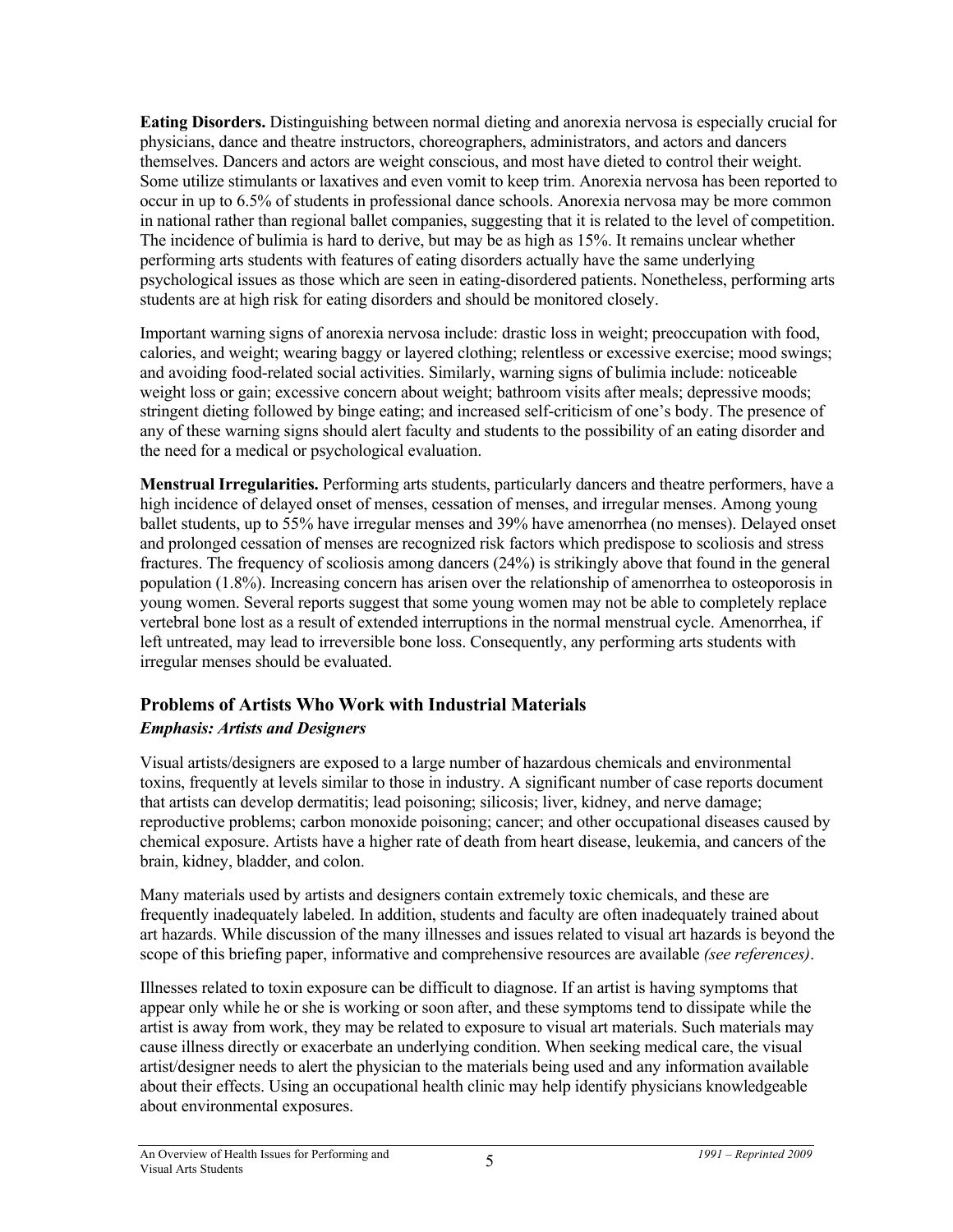Administrators and faculty have crucial responsibilities for developing and maintaining a safe workplace, ensuring that students are aware of occupational health issues, and developing a climate of concern for safe practices.

#### **Common Problems**

**Substance Abuse.** Substance abuse is one of the most common risk-taking behaviors of adolescents and college students. While the use of illicit and performance enhancing drugs by performing and visual arts students has not been extensively evaluated, these students may be at high risk for substance abuse because of the stress, competitive pressures, low self-esteem, and the association of substance abuse with other problems such as eating disorders. A few studies have shown that performing arts students are significantly involved in substance abuse. In one study of university dancers and theatre performers, in the previous 30 days, 26% had used tobacco, 12% marijuana, and 71% alcohol. Eighteen percent admitted to using drugs other than alcohol or marijuana, 2% on a monthly basis. Seven percent admitted to using drugs to improve their performance.

Warning signs of possible substance abuse include: worsening of artistic or academic performance; absenteeism; symptoms of acute or chronic depression; unexplained or recurrent accidents; repeated overt intoxication; preoccupation with social activities where alcohol or drugs might be present; decreased communication with family, friends, or instructors; drug-using peer group; changes in dress or hygiene; and legal difficulties including any driving-under-the-influence charges. Any concerns by faculty or others about possible substance abuse by a student should be conveyed to that student with a strong urging to seek medical or psychological evaluation. Given the magnitude of the substance abuse problem and the potential impact upon performing and visual arts students, substance abuse education and prevention efforts should be a priority for arts programs in higher education.

A survey of ICSOM musicians asked subjects whether they were concerned about the adverse effects of cigarettes, alcohol, and prescription or nonprescription drugs. Overall, 10% worried about smoking, 21% about alcohol, and 20% about use of prescription and/or nonprescription drugs. Fully 27% of ICSOM musicians have used propranolol or some other beta blocker. Of those using beta blockers, 70% do so without a doctor's prescription or supervision. Four percent of occasional users report taking beta blockers before every orchestral performance.

While some artists have clear medical indications for the use of beta blockers for medical illness or in association with performance anxiety, careful patient education and physical supervision for side effects or substance abuse should be provided. Research needs to be conducted on the effects of drugs upon performing and visual arts students' performance and health.

**Acquired Immunodeficiency Syndrome (AIDS).** AIDS presents a tremendous problem for administrators and faculty in performing and visual arts units. Discussions about AIDS are crucial because the disease is lethal, but difficult because AIDS is normally transmitted in the most private of human activities, sexual intercourse. Too often, the easiest path seems to be benign neglect or a cursory review of the issues, in hope that the broader public discussion will provide the information sharing and counseling that each student needs.

Fortunately, much help is available in dealing with various aspects of the AIDS crisis *(see references)*. Administrators and faculty do not have to create everything for themselves. But at the very least, some common goals should be established for all involved in a particular arts unit.

- 1. A set of local and national information sources should be maintained so that the unit can keep current with developments.
- 2. All students should receive basic AIDS education.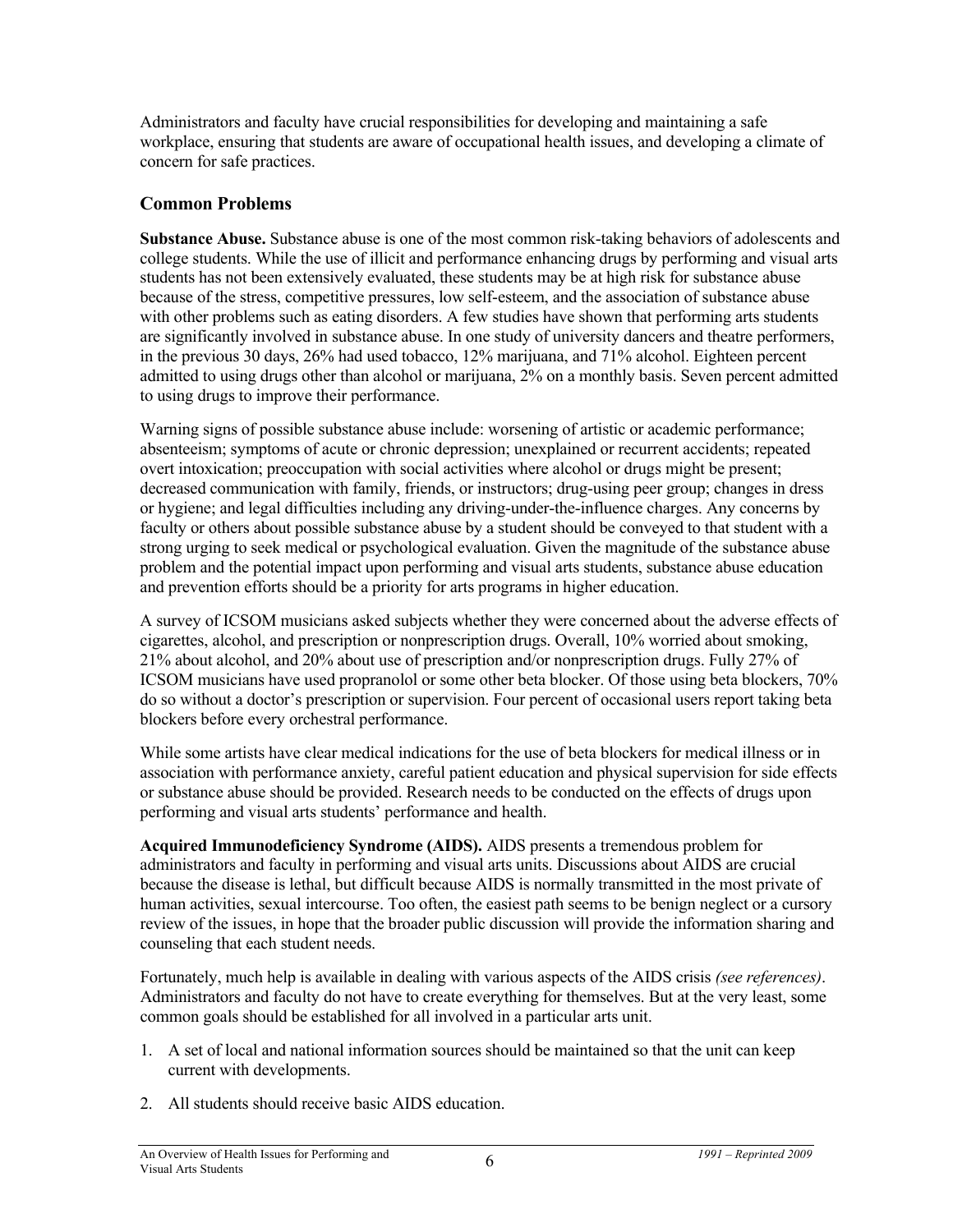- 3. All faculty should receive basic AIDS education with an emphasis on counseling and referral issues.
- 4. The unit should be connected to one or more counseling networks. Special emphasis should be placed on prevention – placing the AIDS issue in the context of wellness.
- 5. The unit should have a basic plan and set of policies for dealing with AIDS cases should they appear among students or faculty.

These goals should be pursued in a systematic way and activities evaluated to ensure that goals are being achieved. Even though there is no specific data concerning AIDS in student artists, college students represent one of the fastest-growing age groups for new AIDS cases. This indicates that arts units in higher education have urgent responsibilities to address this issue effectively.

### **Recommendations for Medical Services**

Performing and visual arts students are a unique population with a wide variety of medical needs and concerns. An increased level of awareness is needed in the arts community, including professional artists, faculty and instructors, of the need to attend to medical issues and the impact of physical and mental health problems upon artistic performance. The following suggestions concerning the medical needs of performing and visual arts students are offered:

- 1. The faculty, parents, and medical care providers of performing and visual arts students need to be aware of the particular health care needs of these students and the availability of resources to help meet them.
- 2. Students should undergo yearly medical evaluation with particular emphasis on:
	- a. Evaluation of overall conditioning and rehabilitation of prior injuries
	- b. Detection of orthopedic abnormalities or limitations
	- c. Screening for substance abuse, eating disorders, and mental health problems
	- d. Assessment of menstrual function and dietary practices
- 3. Whenever possible, routine monitoring of menstrual function, dietary changes, weight changes, and skin-fold thickness should be performed. This may require the coordinated efforts of medical care providers, faculty, and possibly parents.
- 4. Students with amenorrhea or irregular menses should receive complete gynecologic and endocrinologic evaluations.
- 5. Health services for performing and visual arts students should include:
	- a. Education and counseling for students, parents, and faculty or instructors regarding proper nutrition, basics of injury management and rehabilitation, substance abuse, eating disorders, hazardous materials, and common mental health problems.
	- b. Regular access to services needing for proper injury assessment, management, and rehabilitation. This might include an orthopedist or sports medicine specialist, athletic trainer, physical therapist, and athletic training facilities. Special emphasis should be placed on education, physical conditioning and training to help prevent injuries.
	- c. Regular access to confidential mental health services.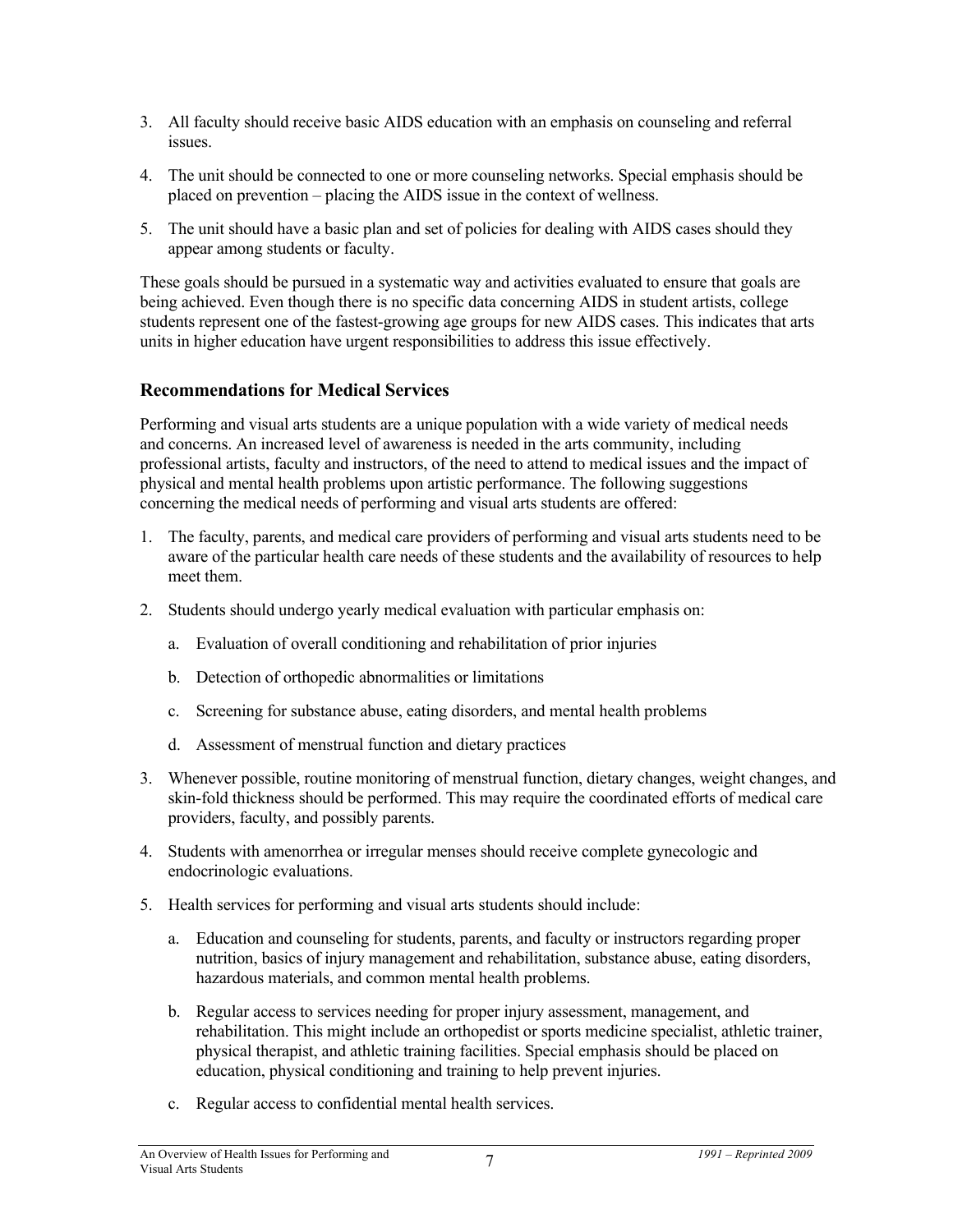#### **Recommendations for Arts Units**

The faculty and administrators working with performing and visual arts students can be instrumental in meeting many of these health care needs. Schools need to pursue available knowledgeable care for the overall health and specific performance related problems of all performing and visual arts students. Modeling collegiate sports medicine programs may be helpful. Attention needs to be focused on all artists who may be subject to disability and poor access to health care. Locally, faculty and administrators can encourage interest and awareness among health care providers of the medical needs of performing and visual arts students. Suggestions for practical ways to become involved include:

- 1. Give health related issues a high profile within the arts unit.
- 2. Make the above medical recommendations available to parents and students, and give consideration to requiring a yearly medical checkup. Such a medical evaluation should be provided by a physician knowledgeable about any developmental, orthopedic, and special problems of the specific group. Student health services can be a helpful starting point.
- 3. Establish regular opportunities for faculty and students to participate in educational/discussion sessions about proper training and conditioning techniques, proper injury management and rehabilitation, substance abuse, hazardous materials, eating disorders, safe sexual practices, and depression and other mental health problems. This could be accomplished through a regularly scheduled health series, elective course work, printed materials and handouts, or with the assistance of a committee on health issues composed of faculty and students.
- 4. Establish close liaisons with student health services, the athletic trainer, and psychological services on campus.
- 5. Utilize local resources such as schools of medicine, schools of nursing, public health departments, eating disorder units, substance abuse treatment facilities, sports medicine groups, and physical or occupational therapy departments, and any of the several dozen arts medicine programs throughout the country. Counseling on issues of general wellness will best be handled by student health services on each campus and by local academics of medicine or pediatrics. Both the American Medical Association and the American Academy of Pediatrics *(see references)* have local and state branches dedicated to health promotion activities.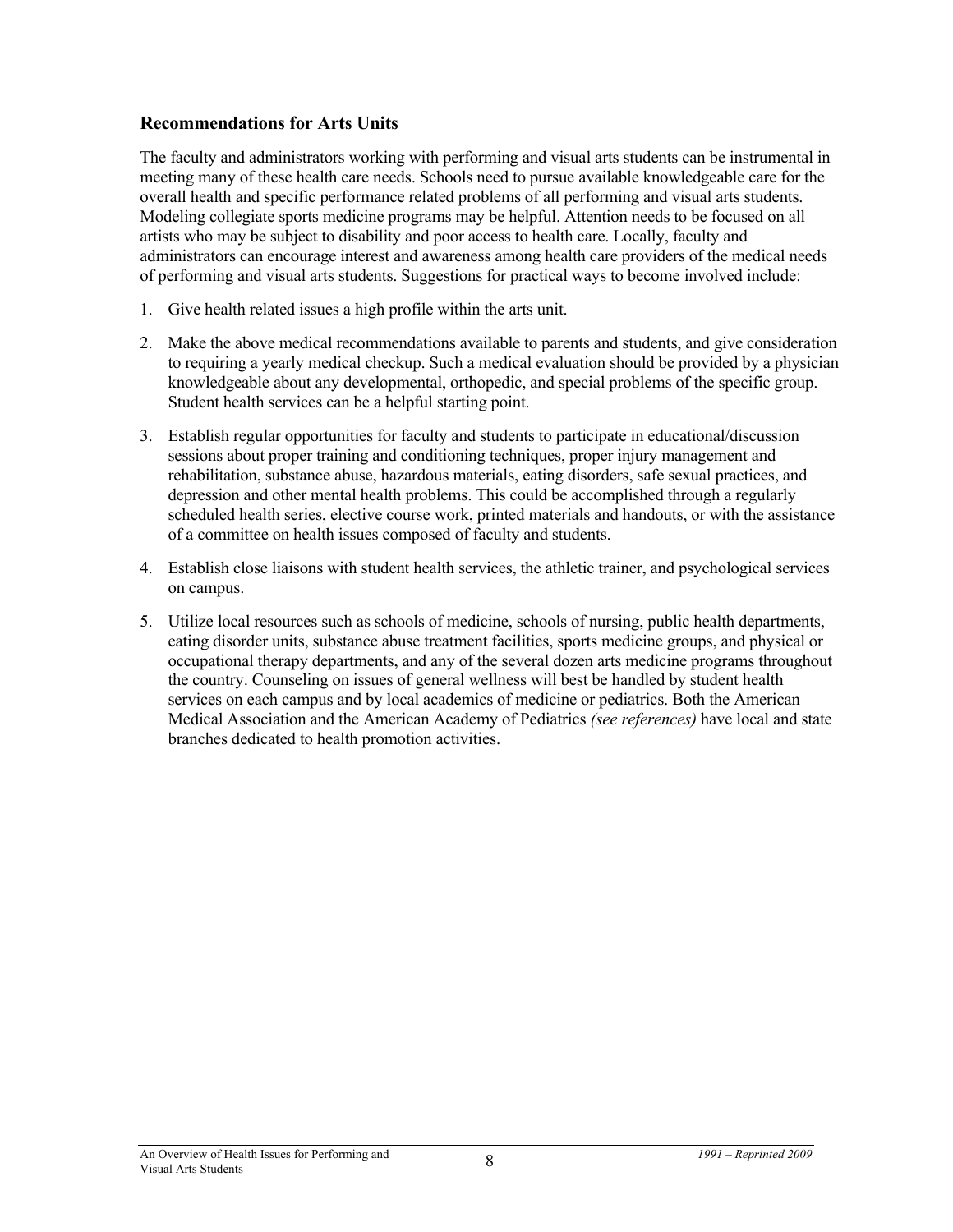#### **For More Information:**

#### **Consultants**

Alice G. Brandfonbrener, M.D. Medical Program for Performing Artists Northwestern Memorial Hospital Superior and Fairbanks Court Chicago, IL 60611 312-908-2787 agbmppa@northwestern.edu

Richard A. Lippin, M.D. President, International Arts-Medicine Association 714 Old Lancaster Road Bryn Mawr, PA 19010 IAMAorg@aol.com

#### **Organizations**

AIDS Hotline: 1-800-342-AIDS. For more information and support groups.

American Academy of Pediatrics 141 Northwest Point Boulevard P.O. Box 927 Elk Grove Village, IL 60009 800-433-9016

American Anorexia/Bulimia Association 133 Cedar Lane Teaneck, NJ 07666 201-836-1800

American College Health Association P.O. Box 28937 Baltimore, MD 21240 410-859-1500 www.acha.org

American Medical Association 515 N. State Street Chicago, IL 60610 312-464-5000 www.ama-assn.org

Art Hazards Information Center Center for Safety in the Arts 5 Beekman Street New York, NY 10038 212-227-6220

National Anorexia Aid Society 1925 East Dublin Granville Road Columbus, OH 43229 614-436-1112

National Associations of Anorexia Nervosa and Associated Disorders Box 7 Highland Park, IL 60035 312-831-3438 www.anad.org

National Clearinghouse for Alcohol and Drug Information Information Services P.O. Box 2345 Rockville, MD 20852 301-468-2600

Overeaters Anonymous P.O. Box 44020 Rio Rancho, NM 87174 505-891-2664 www.oa.org

#### **Books and Articles**

Critchley, M. and R.A. Henson, eds. *Music and the Brain: Studies in the Neurology of Music.* London: William Heinemann, 1977.

Fishbein, M., S.E. Middlestadt, V. Ottati, et al. "Medical Problems Among ICSOM Musicians: Overview of a National Survey." *Medical Problems of Performing Artists* 3:1-8.

Lockwood, A.H. "Medical Problems of Musicians." *New England Journal of Medicine* 320:221-227.

McCann, Michael. *Health Hazards Manual for Artsts.* New York: Lyons and Burford, 1985.

Sammarco, G. James, ed. "Injuries to Dancers." *Clinics in Sports Medicine*, vol. 2 (1983).